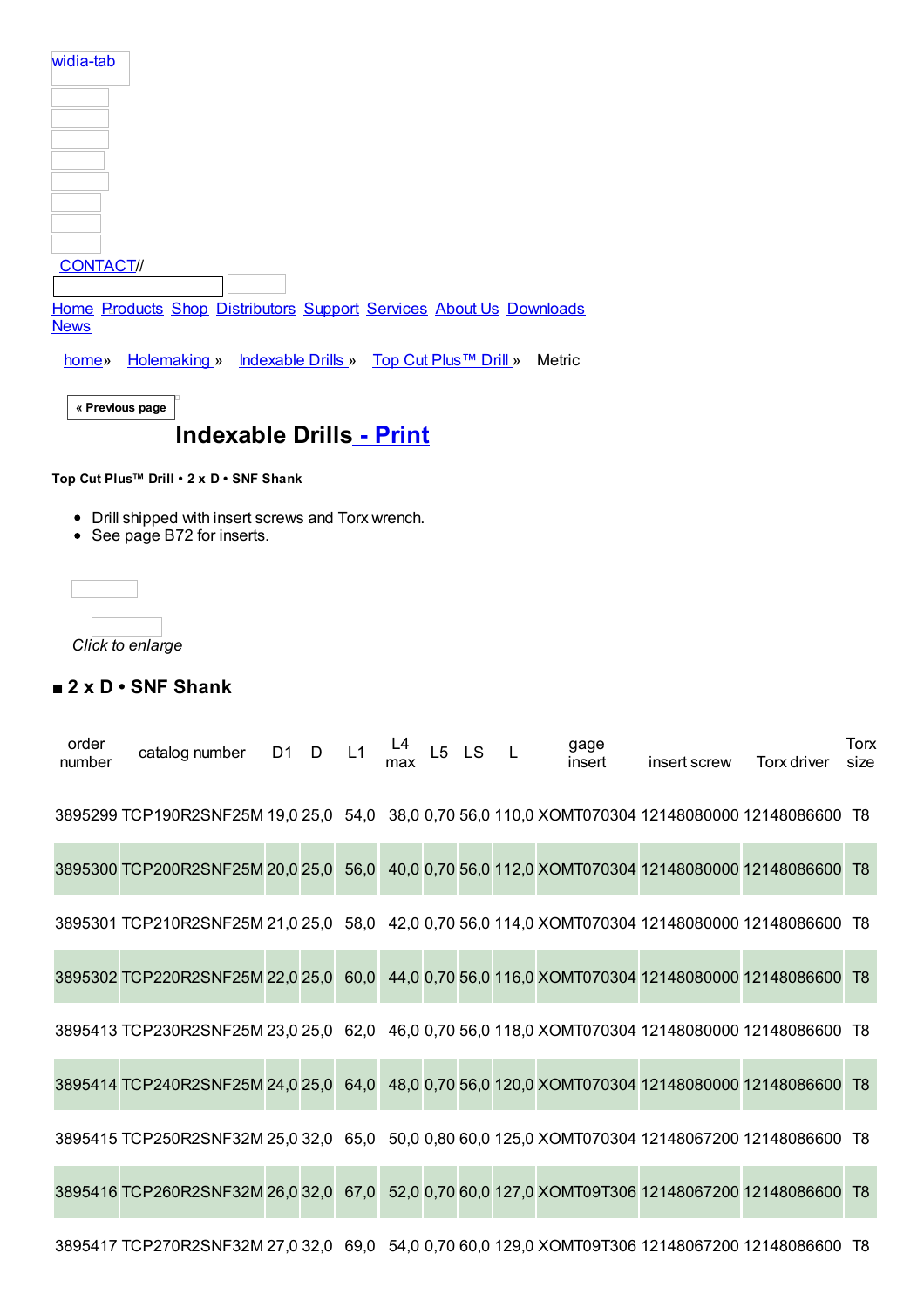| 3895418 TCP280R2SNF32M 28,0 32,0 70,0 56,0 0,70 60,0 130,0 XOMT09T306 12148067200 12148086600 T8   |  |  |  |  |  |  |
|----------------------------------------------------------------------------------------------------|--|--|--|--|--|--|
| 3895419 TCP290R2SNF32M 29,0 32,0 72,0 58,0 0,70 60,0 132,0 XOMT09T306 12148067200 12148086600 T8   |  |  |  |  |  |  |
| 3895420 TCP300R2SNF32M 30,0 32,0 74,0 60,0 0,70 60,0 134,0 XOMT09T306 12148067200 12148086600 T8   |  |  |  |  |  |  |
| 3895421 TCP310R2SNF32M 31,0 32,0 77,0 62,0 0,70 60,0 137,0 XOMT09T306 12148067200 12148086600 T8   |  |  |  |  |  |  |
| 3895422 TCP320R2SNF32M 32,0 32,0 78,0 64,0 0,70 60,0 138,0 XOMT09T306 12148067200 12148086600 T8   |  |  |  |  |  |  |
| 3895423 TCP330R2SNF32M 33,0 32,0 80,0 66,0 0,70 60,0 140,0 XOMT09T306 12148067200 12148086600 T8   |  |  |  |  |  |  |
| 3895424 TCP340R2SNF32M 34,0 32,0 82,0 68,0 0,70 60,0 142,0 XOMT09T306 12148067200 12148086600 T8   |  |  |  |  |  |  |
| 3895425 TCP350R2SNF40M 35,0 40,0 92,0 70,0 0,96 70,0 162,0 XOMT12T308 12148055800 12148082400 T15  |  |  |  |  |  |  |
| 3895426 TCP360R2SNF40M 36,0 40,0 94,0 72,0 0,96 70,0 164,0 XOMT12T308 12148055800 12148082400 T15  |  |  |  |  |  |  |
| 3895427 TCP370R2SNF40M 37,0 40,0 97,0 74,0 0,96 70,0 167,0 XOMT12T308 12148055800 12148082400 T15  |  |  |  |  |  |  |
| 3895428 TCP380R2SNF40M 38,0 40,0 99,0 76,0 0,96 70,0 169,0 XOMT12T308 12148055800 12148082400 T15  |  |  |  |  |  |  |
| 3895429 TCP390R2SNF40M 39,0 40,0 101,0 78,0 0,96 70,0 171,0 XOMT12T308 12148055800 12148082400 T15 |  |  |  |  |  |  |
| 3895430 TCP400R2SNF40M 40,0 40,0 103,0 80,0 0,96 70,0 173,0 XOMT12T308 12148055800 12148082400 T15 |  |  |  |  |  |  |
| 3895431 TCP410R2SNF40M 41,0 40,0 106,0 82,0 0,96 70,0 176,0 XOMT12T308 12148055800 12148082400 T15 |  |  |  |  |  |  |
| 3895432 TCP420R2SNF40M 42,0 40,0 108,0 84,0 0,96 70,0 178,0 XOMT12T308 12148055800 12148082400 T15 |  |  |  |  |  |  |
| 3895433 TCP430R2SNF40M 43,0 40,0 110,0 86,0 0,96 70,0 180,0 XOMT12T308 12148055800 12148082400 T15 |  |  |  |  |  |  |
| 3895434 TCP440R2SNF40M 44,0 40,0 113,0 88,0 0,96 70,0 183,0 XOMT12T308 12148055800 12148082400 T15 |  |  |  |  |  |  |
| 3895435 TCP450R2SNF40M 45,0 40,0 115,0 90,0 0,96 70,0 185,0 XOMT12T308 12148055800 12148082400 T15 |  |  |  |  |  |  |
| 3895436 TCP460R2SNF40M 46,0 40,0 117,0 92,0 1,48 70,0 187,0 XOMT160508 12148067200 12148007500 T20 |  |  |  |  |  |  |
| 3895437 TCP470R2SNF40M 47,0 40,0 120,0 94,0 1,48 70,0 190,0 XOMT160508 12148067200 12148007500 T20 |  |  |  |  |  |  |
| 3895438 TCP480R2SNF40M 48,0 40,0 122,0 96,0 1,48 70,0 192,0 XOMT160508 12148067200 12148007500 T20 |  |  |  |  |  |  |
| 3895439 TCP490R2SNF40M 49,0 40,0 125,0 98,0 1,48 70,0 195,0 XOMT160508 12148067200 12148007500 T20 |  |  |  |  |  |  |
|                                                                                                    |  |  |  |  |  |  |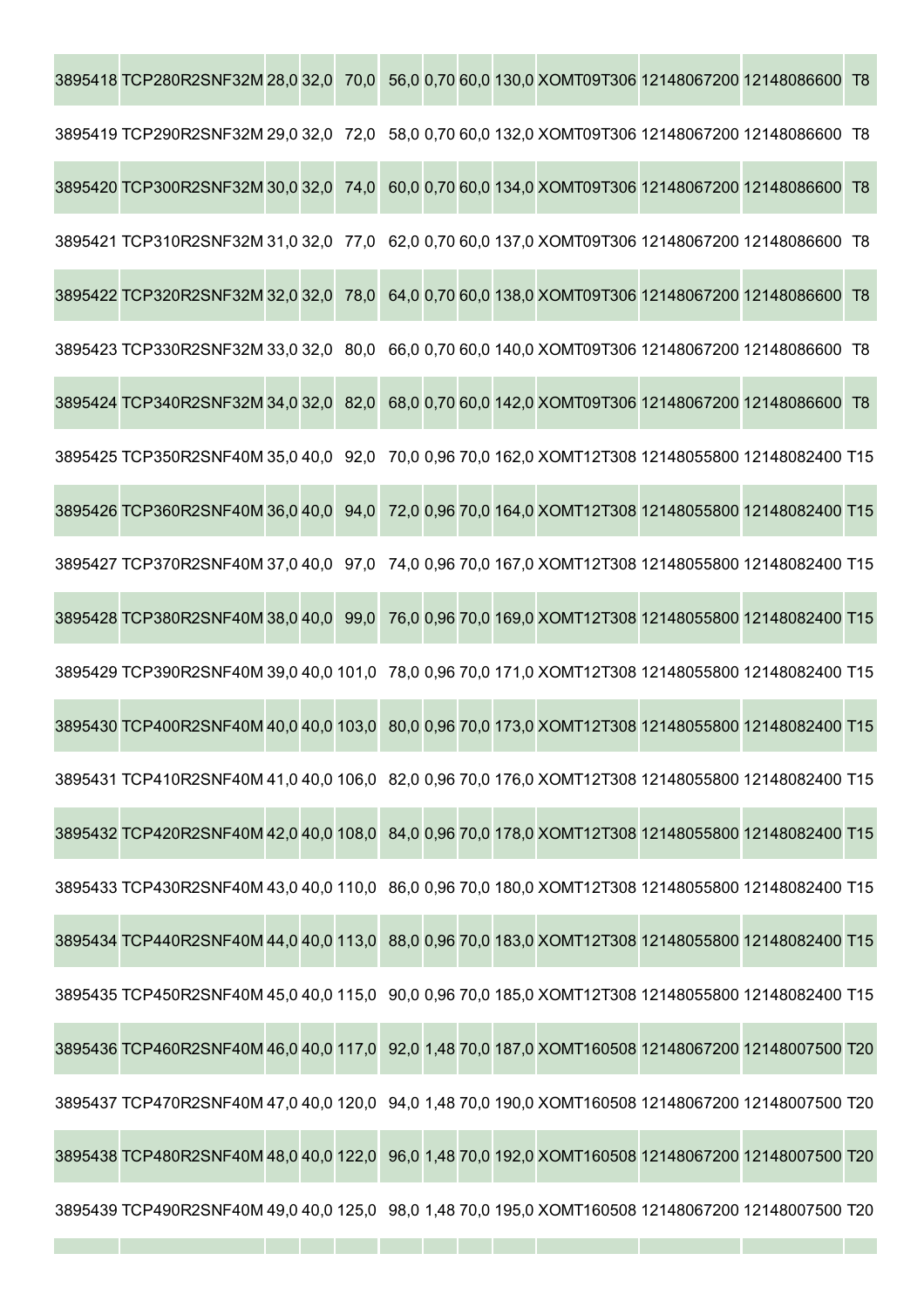| 3895440 TCP500R2SNF40M 50,0 40,0 128,0 100,0 1,48 70,0 198,0 XOMT160508 12148067200 12148007500 T20 |  |  |  |  |  |  |
|-----------------------------------------------------------------------------------------------------|--|--|--|--|--|--|
| 3895441 TCP510R2SNF40M 51,0 40,0 130,0 102,0 1,48 70,0 200,0 XOMT160508 12148067200 12148007500 T20 |  |  |  |  |  |  |
| 3895442 TCP520R2SNF40M 52,0 40,0 133,0 104,0 1,48 70,0 203,0 XOMT160508 12148067200 12148007500 T20 |  |  |  |  |  |  |
| 3895443 TCP530R2SNF40M 53,0 40,0 136,0 106,0 1,48 70,0 206,0 XOMT160508 12148067200 12148007500 T20 |  |  |  |  |  |  |
| 3895444 TCP540R2SNF40M 54,0 40,0 139,0 108,0 1,48 70,0 209,0 XOMT160508 12148067200 12148007500 T20 |  |  |  |  |  |  |
| 3895445 TCP550R2SNF40M 55,0 40,0 142,0 110,0 1,48 70,0 212,0 XOMT160508 12148067200 12148007500 T20 |  |  |  |  |  |  |
| 3895446 TCP560R2SNF40M 56,0 40,0 145,0 112,0 1,48 70,0 215,0 XOMT160508 12148067200 12148007500 T20 |  |  |  |  |  |  |
| 3895447 TCP570R2SNF40M 57,0 40,0 148,0 114,0 1,48 70,0 218,0 XOMT160508 12148067200 12148007500 T20 |  |  |  |  |  |  |
| 3895448 TCP580R2SNF40M 58,0 40,0 151,0 116,0 1,48 70,0 221,0 XOMT160508 12148067200 12148007500 T20 |  |  |  |  |  |  |
| 3895449 TCP590R2SNF40M 59,0 40,0 154,0 118,0 1,48 70,0 224,0 XOMT160508 12148067200 12148007500 T20 |  |  |  |  |  |  |
| 3895450 TCP600R2SNF40M 60,0 40,0 157,0 120,0 1,48 70,0 227,0 XOMT160508 12148067200 12148007500 T20 |  |  |  |  |  |  |

WARNING

During through-hole operations, a slug or disc is produced as the tool breaks through the workpiece. When the drill is stationary and the workpiece is rotating, this slug may be hurled from the chuck by centrifugal force. Provide adequate shielding to protect bystanders.

(continued)

© 2012 Copyright Kennametal Inc. Privacy Policy Printer Friendly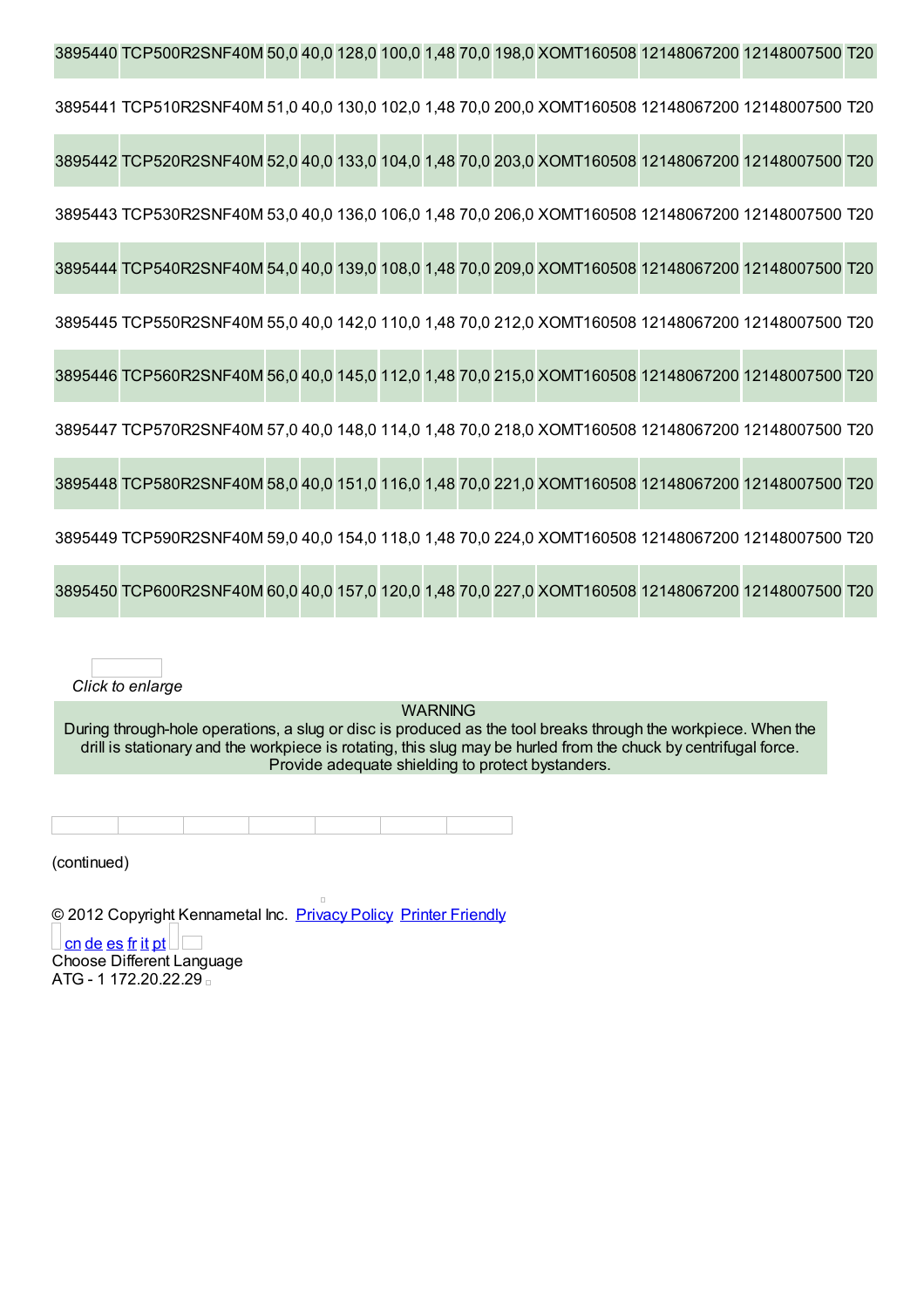| widia-tab        |  |                                                                     |        |
|------------------|--|---------------------------------------------------------------------|--------|
|                  |  |                                                                     |        |
| <b>CONTACT//</b> |  |                                                                     |        |
| <b>News</b>      |  | Home Products Shop Distributors Support Services About Us Downloads |        |
| home»            |  | Holemaking » Indexable Drills » Top Cut Plus™ Drill »               | Metric |

# **[Inde](http://www.widia.com/widia/en/products_main.jhtml)[xable](https://widiacenter.widia.com/b2b_kmt/b2b/init.do?language=en) [Drills](http://www.widia.com/distributor_finder/dist_search.jhtml) - Print**

**Top [Cut](http://www.widia.com/widia/en/news/index.jhtml) Plus™ Drill• 3 x D • SNF Shank**

- [Drill](http://www.widia.com/e-catalog/products_main.jhtml?tab=1) shipped with insert [screws](http://www.widia.com/e-catalog/products.jhtml?id=24019771&logo=widia&navAction=pop&navCount=0) and Torx [wrench.](http://www.widia.com/e-catalog/products.jhtml?id=24064249&logo=widia&navAction=pop&navCount=0)
- See page B72 for inserts.



### **■ 3 x D • SNF Shank**

| order<br>number | catalog number D1 D L1                                                                           |  | L4<br>max | L5 LS L | gage<br>insert | insert screw | Torx driver | Torx<br>size |
|-----------------|--------------------------------------------------------------------------------------------------|--|-----------|---------|----------------|--------------|-------------|--------------|
|                 | 3895451 TCP190R3SNF25M 19,0 25,0 75,0 57,0 0,70 56,0 131,0 XOMT070304 12148080000 12148086600 T8 |  |           |         |                |              |             |              |
|                 | 3895452 TCP200R3SNF25M 20,0 25,0 78,0 60,0 0,70 56,0 134,0 XOMT070304 12148080000 12148086600 T8 |  |           |         |                |              |             |              |
|                 | 3895453 TCP210R3SNF25M 21,0 25,0 81,0 63,0 0,70 56,0 137,0 XOMT070304 12148080000 12148086600 T8 |  |           |         |                |              |             |              |
|                 | 3895454 TCP220R3SNF25M 22,0 25,0 84,0 66,0 0,70 56,0 140,0 XOMT070304 12148080000 12148086600 T8 |  |           |         |                |              |             |              |
|                 | 3895455 TCP230R3SNF25M 23,0 25,0 89,0 69,0 0,70 56,0 143,0 XOMT070304 12148080000 12148086600 T8 |  |           |         |                |              |             |              |
|                 | 3895456 TCP240R3SNF25M 24,0 25,0 89,0 72,0 0,70 56,0 145,0 XOMT070304 12148080000 12148086600 T8 |  |           |         |                |              |             |              |
|                 | 3895457 TCP250R3SNF32M 25,0 32,0 92,0 75,0 0,80 60,0 152,0 XOMT070304 12148067200 12148086600 T8 |  |           |         |                |              |             |              |
|                 | 3895458 TCP260R3SNF32M 26,0 32,0 95,0 78,0 0,70 60,0 155,0 XOMT09T306 12148067200 12148086600 T8 |  |           |         |                |              |             |              |
|                 |                                                                                                  |  |           |         |                |              |             |              |

3895459 TCP270R3SNF32M 27,0 32,0 98,0 81,0 0,70 60,0 158,0 XOMT09T306 12148067200 12148086600 T8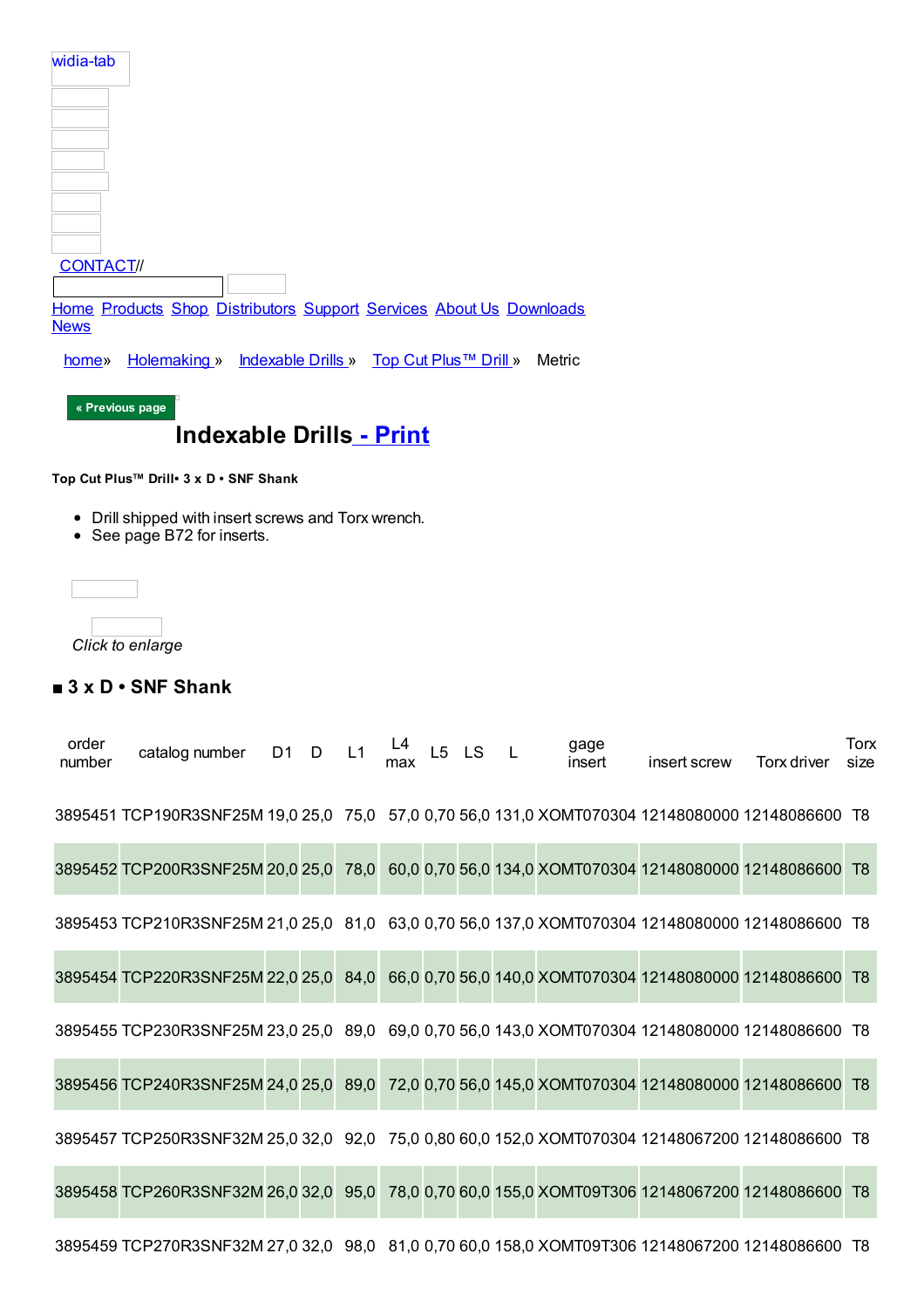| 3895460 TCP280R3SNF32M 28,0 32,0 101,0 84,0 0,70 60,0 161,0 XOMT09T306 12148067200 12148086600 T8   |  |  |  |  |  |  |
|-----------------------------------------------------------------------------------------------------|--|--|--|--|--|--|
| 3895461 TCP290R3SNF32M 29,0 32,0 104,0 87,0 0,70 60,0 164,0 XOMT09T306 12148067200 12148086600 T8   |  |  |  |  |  |  |
| 3895462 TCP300R3SNF32M 30,0 32,0 107,0 90,0 0,70 60,0 167,0 XOMT09T306 12148067200 12148086600 T8   |  |  |  |  |  |  |
| 3895463 TCP310R3SNF32M 31,0 32,0 110,0 93,0 0,70 60,0 170,0 XOMT09T306 12148067200 12148086600 T8   |  |  |  |  |  |  |
| 3895464 TCP320R3SNF32M 32,0 32,0 112,0 96,0 0,70 60,0 172,0 XOMT09T306 12148067200 12148086600 T8   |  |  |  |  |  |  |
| 3895465 TCP330R3SNF32M 33,0 32,0 115,0 99,0 0,70 60,0 175,0 XOMT09T306 12148067200 12148086600 T8   |  |  |  |  |  |  |
| 3895466 TCP340R3SNF32M 34,0 32,0 118,0 102,0 0,70 60,0 178,0 XOMT09T306 12148067200 12148086600 T8  |  |  |  |  |  |  |
| 3895467 TCP350R3SNF40M 35,0 40,0 129,0 105,0 0,96 70,0 199,0 XOMT12T308 12148055800 12148082400 T15 |  |  |  |  |  |  |
| 3895468 TCP360R3SNF40M 36,0 40,0 133,0 108,0 0,96 70,0 203,0 XOMT12T308 12148055800 12148082400 T15 |  |  |  |  |  |  |
| 3895469 TCP370R3SNF40M 37,0 40,0 136,0 111,0 0,96 70,0 206,0 XOMT12T308 12148055800 12148082400 T15 |  |  |  |  |  |  |
| 3895470 TCP380R3SNF40M 38,0 40,0 139,0 114,0 0,96 70,0 209,0 XOMT12T308 12148055800 12148082400 T15 |  |  |  |  |  |  |
| 3895471 TCP390R3SNF40M 39,0 40,0 142,0 117,0 0,96 70,0 212,0 XOMT12T308 12148055800 12148082400 T15 |  |  |  |  |  |  |
| 3895472 TCP400R3SNF40M 40,0 40,0 146,0 120,0 0,96 70,0 216,0 XOMT12T308 12148055800 12148082400 T15 |  |  |  |  |  |  |
| 3895473 TCP410R3SNF40M 41,0 40,0 149,0 123,0 0,96 70,0 219,0 XOMT12T308 12148055800 12148082400 T15 |  |  |  |  |  |  |
| 3895474 TCP420R3SNF40M 42,0 40,0 152,0 126,0 0,96 70,0 222,0 XOMT12T308 12148055800 12148082400 T15 |  |  |  |  |  |  |
| 3895475 TCP430R3SNF40M 43,0 40,0 156,0 129,0 0,96 70,0 226,0 XOMT12T308 12148055800 12148082400 T15 |  |  |  |  |  |  |
| 3895476 TCP440R3SNF40M 44,0 40,0 159,0 132,0 0,96 70,0 229,0 XOMT12T308 12148055800 12148082400 T15 |  |  |  |  |  |  |
| 3895477 TCP450R3SNF40M 45,0 40,0 163,0 135,0 0,96 70,0 233,0 XOMT12T308 12148055800 12148082400 T15 |  |  |  |  |  |  |
| 3895478 TCP460R3SNF40M 46,0 40,0 166,0 138,0 1,48 70,0 236,0 XOMT160508 12148007200 12148007500 T20 |  |  |  |  |  |  |
| 3895479 TCP470R3SNF40M 47,0 40,0 170,0 141,0 1,48 70,0 240,0 XOMT160508 12148007200 12148007500 T20 |  |  |  |  |  |  |
| 3895480 TCP480R3SNF40M 48,0 40,0 173,0 144,0 1,48 70,0 243,0 XOMT160508 12148007200 12148007500 T20 |  |  |  |  |  |  |
| 3895481 TCP490R3SNF40M 49,0 40,0 177,0 147,0 1,48 70,0 247,0 XOMT160508 12148007200 12148007500 T20 |  |  |  |  |  |  |
|                                                                                                     |  |  |  |  |  |  |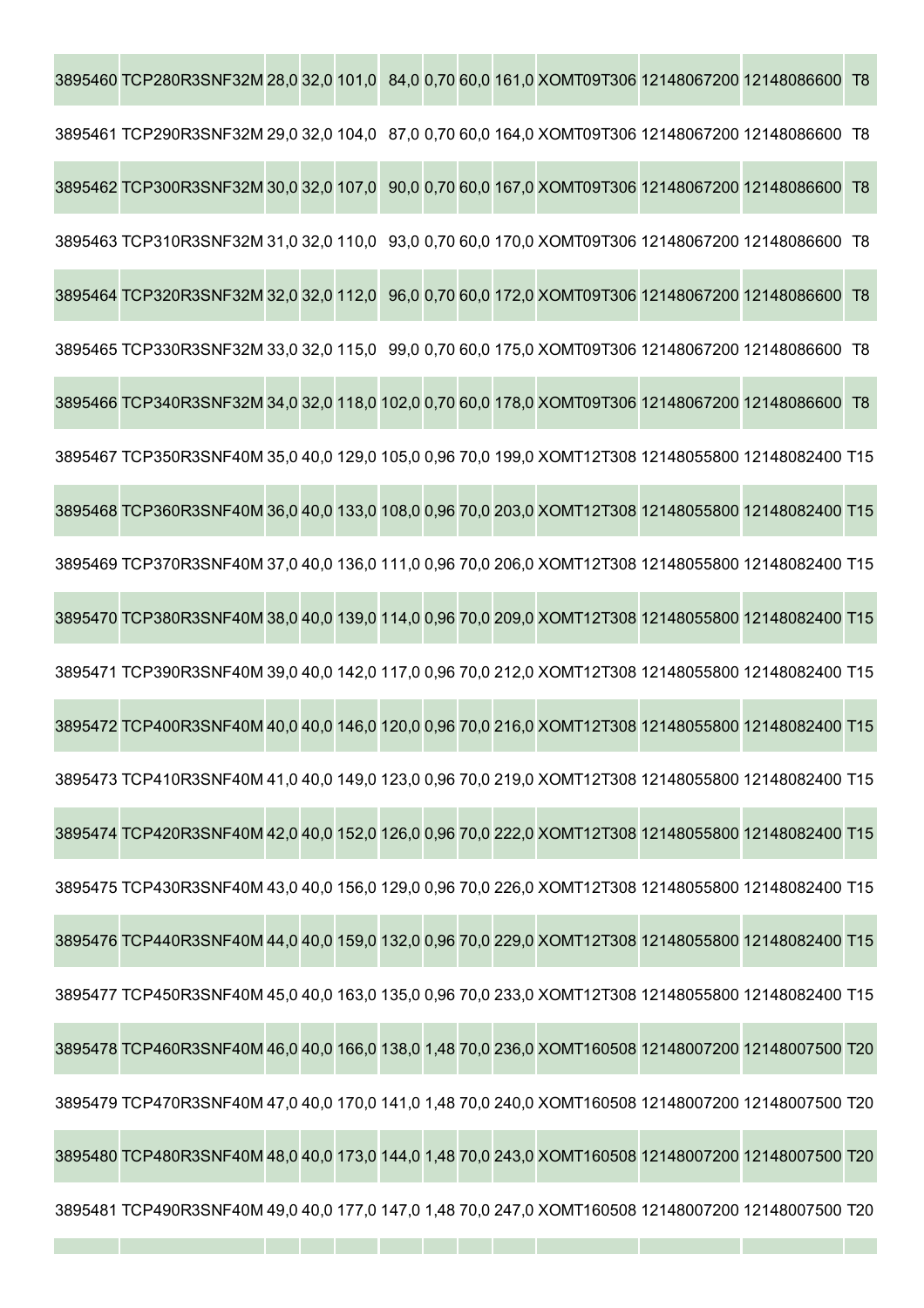| 3895482 TCP500R3SNF40M 50,0 40,0 181,0 150,0 1,48 70,0 251,0 XOMT160508 12148007200 12148007500 T20 |  |  |  |  |  |  |
|-----------------------------------------------------------------------------------------------------|--|--|--|--|--|--|
| 3895483 TCP510R3SNF40M 51,0 40,0 184,0 153,0 1,48 70,0 254,0 XOMT160508 12148007200 12148007500 T20 |  |  |  |  |  |  |
| 3895484 TCP520R3SNF40M 52,0 40,0 188,0 156,0 1,48 70,0 258,0 XOMT160508 12148007200 12148007500 T20 |  |  |  |  |  |  |
| 3895485 TCP530R3SNF40M 53,0 40,0 192,0 159,0 1,48 70,0 262,0 XOMT160508 12148007200 12148007500 T20 |  |  |  |  |  |  |
| 3895486 TCP540R3SNF40M 54,0 40,0 196,0 162,0 1,48 70,0 266,0 XOMT160508 12148007200 12148007500 T20 |  |  |  |  |  |  |
| 3895487 TCP550R3SNF40M 55,0 40,0 200,0 165,0 1,48 70,0 270,0 XOMT160508 12148007200 12148007500 T20 |  |  |  |  |  |  |
| 3895488 TCP560R3SNF40M 56,0 40,0 204,0 168,0 1,48 70,0 274,0 XOMT160508 12148007200 12148007500 T20 |  |  |  |  |  |  |
| 3895489 TCP570R3SNF40M 57,0 40,0 208,0 171,0 1,48 70,0 278,0 XOMT160508 12148007200 12148007500 T20 |  |  |  |  |  |  |
| 3895490 TCP580R3SNF40M 58,0 40,0 212,0 174,0 1,48 70,0 282,0 XOMT160508 12148007200 12148007500 T20 |  |  |  |  |  |  |
| 3895491 TCP590R3SNF40M 59,0 40,0 216,0 177,0 1,48 70,0 286,0 XOMT160508 12148007200 12148007500 T20 |  |  |  |  |  |  |
| 3895492 TCP600R3SNF40M 60,0 40,0 221,0 180,0 1,48 70,0 291,0 XOMT160508 12148007200 12148007500 T20 |  |  |  |  |  |  |

WARNING

During through-hole operations, a slug or disc is produced as the tool breaks through the workpiece. When the drill is stationary and the workpiece is rotating, this slug may be hurled from the chuck by centrifugal force. Provide adequate shielding to protect bystanders.

(continued)

© 2012 Copyright Kennametal Inc. Privacy Policy Printer Friendly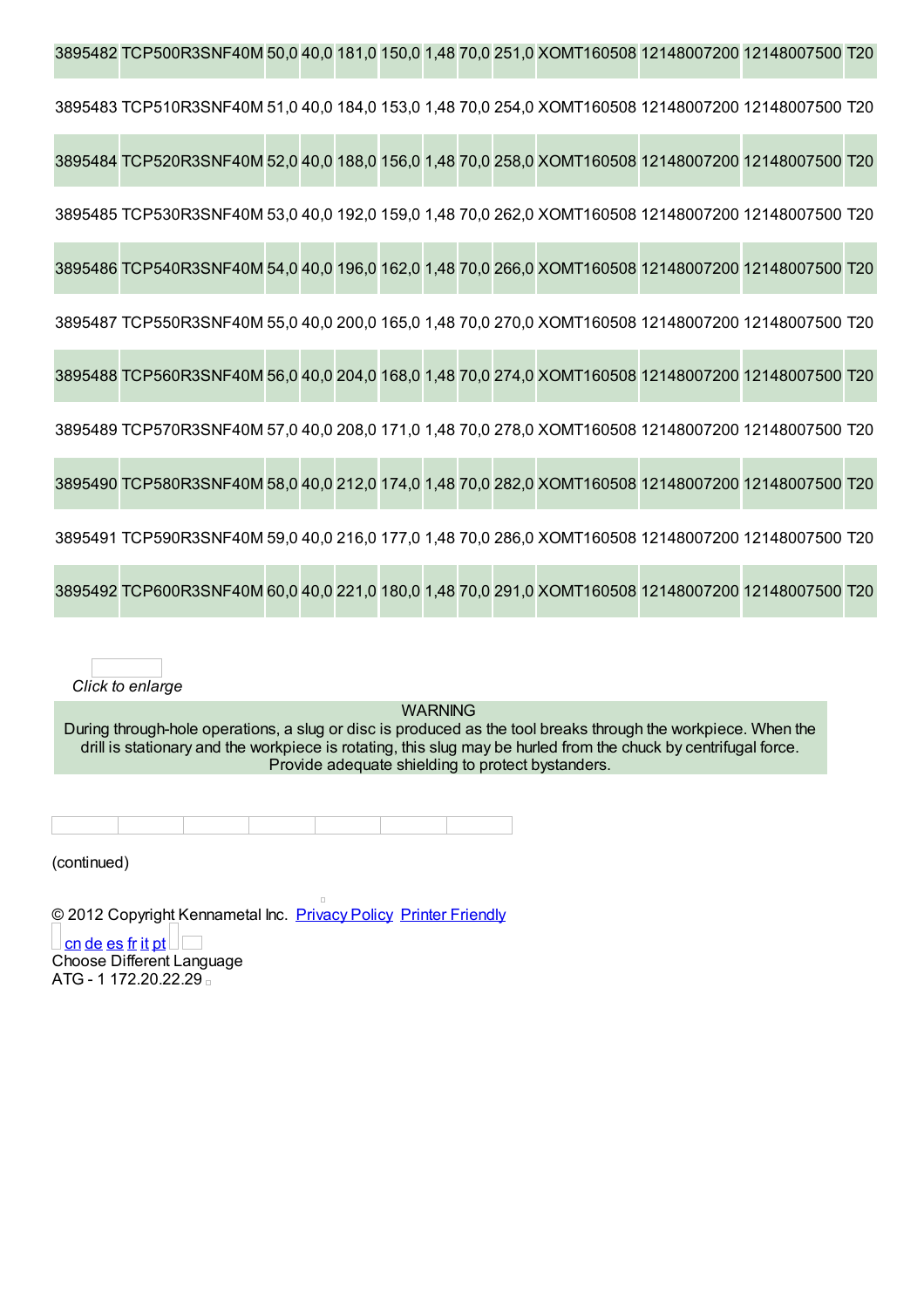| widia-tab        |  |                                                                     |        |
|------------------|--|---------------------------------------------------------------------|--------|
|                  |  |                                                                     |        |
|                  |  |                                                                     |        |
| <b>CONTACT//</b> |  |                                                                     |        |
| <b>News</b>      |  | Home Products Shop Distributors Support Services About Us Downloads |        |
| home»            |  | Holemaking » Indexable Drills » Top Cut Plus™ Drill »               | Metric |

# **[Inde](http://www.widia.com/widia/en/products_main.jhtml)[xable](https://widiacenter.widia.com/b2b_kmt/b2b/init.do?language=en) [Drills](http://www.widia.com/distributor_finder/dist_search.jhtml) - Pri[nt](http://www.widia.com/widia/en/support.jhtml)**

#### **Top Cut [Plus](http://www.widia.com/e-catalog/products_main.jhtml?tab=1)™ Drill• 3 x D • [KM50TS™](http://www.widia.com/e-catalog/products.jhtml?id=24019771&logo=widia&navAction=pop&navCount=0)**

- Drill shipped with insert screws and Torx wrench.
- See page B72 for inserts.

*Click to enlarge*

### **■ 3 x D • KM50TS**

| order<br>number | catalog number D1 L1                                                                      |  | L4<br>max | L5 | <b>CSMS</b><br>system<br>size | gage<br>insert | insert<br>screw | Torx<br>driver | Torx<br>size |
|-----------------|-------------------------------------------------------------------------------------------|--|-----------|----|-------------------------------|----------------|-----------------|----------------|--------------|
|                 | 3898290 KM50TSTCP250R3M 25,0 112,0 75,0 0,80 KM50TS XOMT070304 12148067200 12148086600 T8 |  |           |    |                               |                |                 |                |              |
|                 | 3898291 KM50TSTCP260R3M 26,0 116,0 78,0 0,70 KM50TS XOMT09T306 12148067200 12148086600 T8 |  |           |    |                               |                |                 |                |              |
|                 | 3898292 KM50TSTCP270R3M 27,0 120,0 81,0 0,70 KM50TS XOMT09T306 12148067200 12148086600 T8 |  |           |    |                               |                |                 |                |              |
|                 | 3898383 KM50TSTCP280R3M 28,0 123,0 84,0 0,70 KM50TS XOMT09T306 12148067200 12148086600 T8 |  |           |    |                               |                |                 |                |              |
|                 | 3898384 KM50TSTCP290R3M 29,0 127,0 87,0 0,70 KM50TS XOMT09T306 12148067200 12148086600 T8 |  |           |    |                               |                |                 |                |              |
|                 | 3898385 KM50TSTCP300R3M 30,0 131,0 90,0 0,70 KM50TS XOMT09T306 12148067200 12148086600 T8 |  |           |    |                               |                |                 |                |              |
|                 | 3898386 KM50TSTCP310R3M 31,0 135,0 93,0 0,70 KM50TS XOMT09T306 12148067200 12148086600 T8 |  |           |    |                               |                |                 |                |              |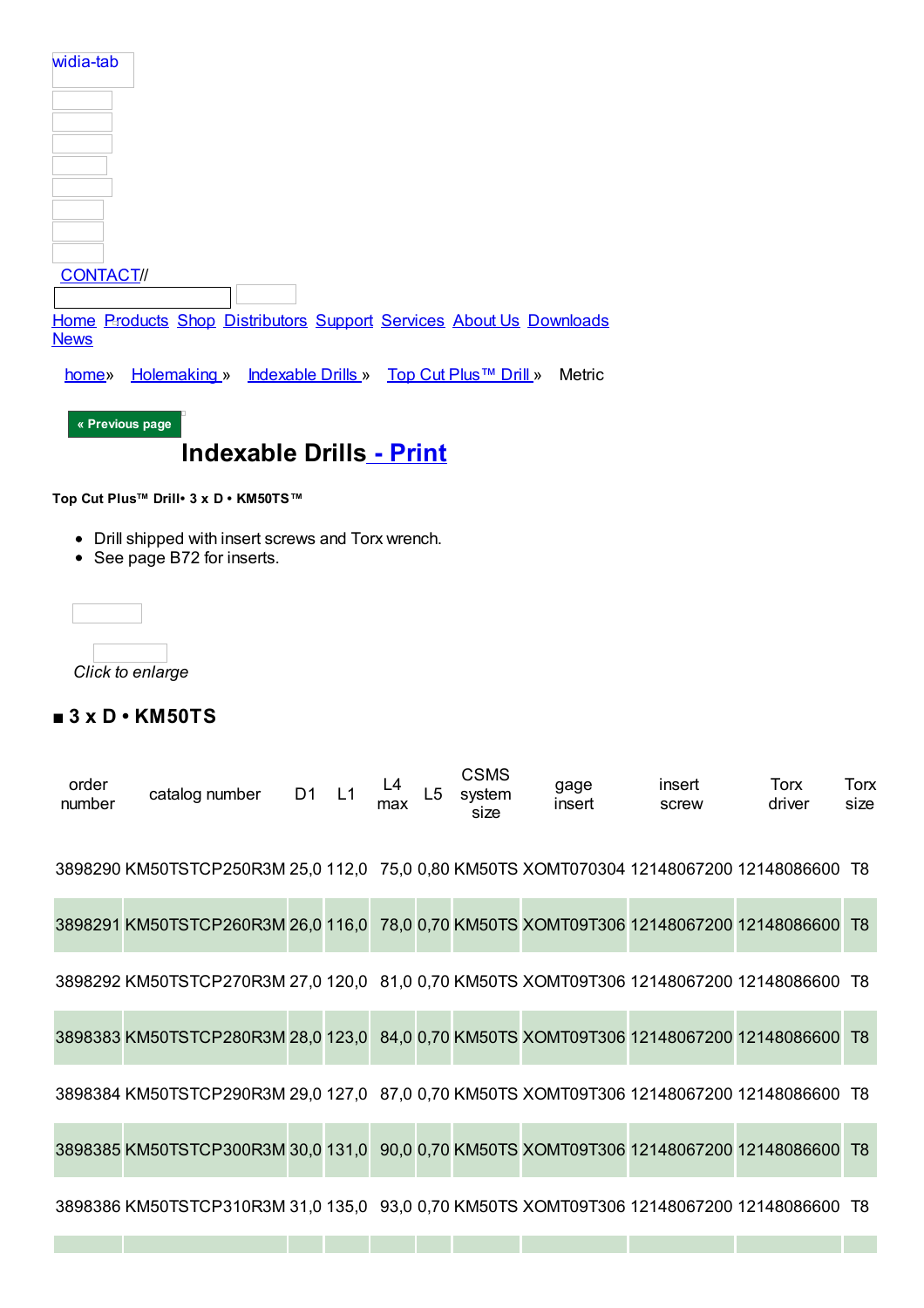|  |  |  |  | 3898387 KM50TSTCP320R3M 32,0 138,0 96,0 0,70 KM50TS XOMT09T306 12148067200 12148086600 T8   |  |
|--|--|--|--|---------------------------------------------------------------------------------------------|--|
|  |  |  |  | 3898388 KM50TSTCP330R3M 33,0 142,0 99,0 0,70 KM50TS XOMT09T306 12148067200 12148086600 T8   |  |
|  |  |  |  | 3898389 KM50TSTCP340R3M 34,0 146,0 102,0 0,70 KM50TS XOMT09T306 12148067200 12148086600 T8  |  |
|  |  |  |  | 3898390 KM50TSTCP350R3M 35,0 150,0 105,0 0,96 KM50TS XOMT12T308 12148055800 12148082400 T15 |  |
|  |  |  |  | 3898391 KM50TSTCP360R3M 36,0 153,0 108,0 0,96 KM50TS XOMT12T308 12148055800 12148082400 T15 |  |
|  |  |  |  | 3898392 KM50TSTCP370R3M 37,0 157,0 111,0 0,96 KM50TS XOMT12T308 12148055800 12148082400 T15 |  |
|  |  |  |  | 3898393 KM50TSTCP380R3M 38,0 160,0 114,0 0,96 KM50TS XOMT12T308 12148055800 12148082400 T15 |  |
|  |  |  |  | 3898394 KM50TSTCP390R3M 39,0 165,0 117,0 0,96 KM50TS XOMT12T308 12148055800 12148082400 T15 |  |
|  |  |  |  | 3898395 KM50TSTCP400R3M 40,0 168,0 120,0 0,96 KM50TS XOMT12T308 12148055800 12148082400 T15 |  |
|  |  |  |  | 3898396 KM50TSTCP410R3M 41,0 172,0 123,0 0,96 KM50TS XOMT12T308 12148055800 12148082400 T15 |  |
|  |  |  |  | 3898397 KM50TSTCP420R3M 42,0 176,0 126,0 0,96 KM50TS XOMT12T308 12148055800 12148082400 T15 |  |
|  |  |  |  | 3898398 KM50TSTCP430R3M 43,0 180,0 129,0 0,96 KM50TS XOMT12T308 12148055800 12148082400 T15 |  |
|  |  |  |  | 3898399 KM50TSTCP440R3M 44,0 183,0 132,0 0,96 KM50TS XOMT12T308 12148055800 12148082400 T15 |  |
|  |  |  |  | 3898400 KM50TSTCP450R3M 45,0 187,0 135,0 0,96 KM50TS XOMT12T308 12148055800 12148082400 T15 |  |

WARNING

During through-hole operations, a slug or disc is produced as the tool breaks through the workpiece. When the drill is stationary and the workpiece is rotating, this slug may be hurled from the chuck by centrifugal force. Provide adequate shielding to protect bystanders.

© 2012 Copyright Kennametal Inc. Privacy Policy Printer Friendly

 $\Box$ 

 $\Box$  cn de es fr it pt  $\Box$ Choose Different Language ATG - 1 172.20.22.29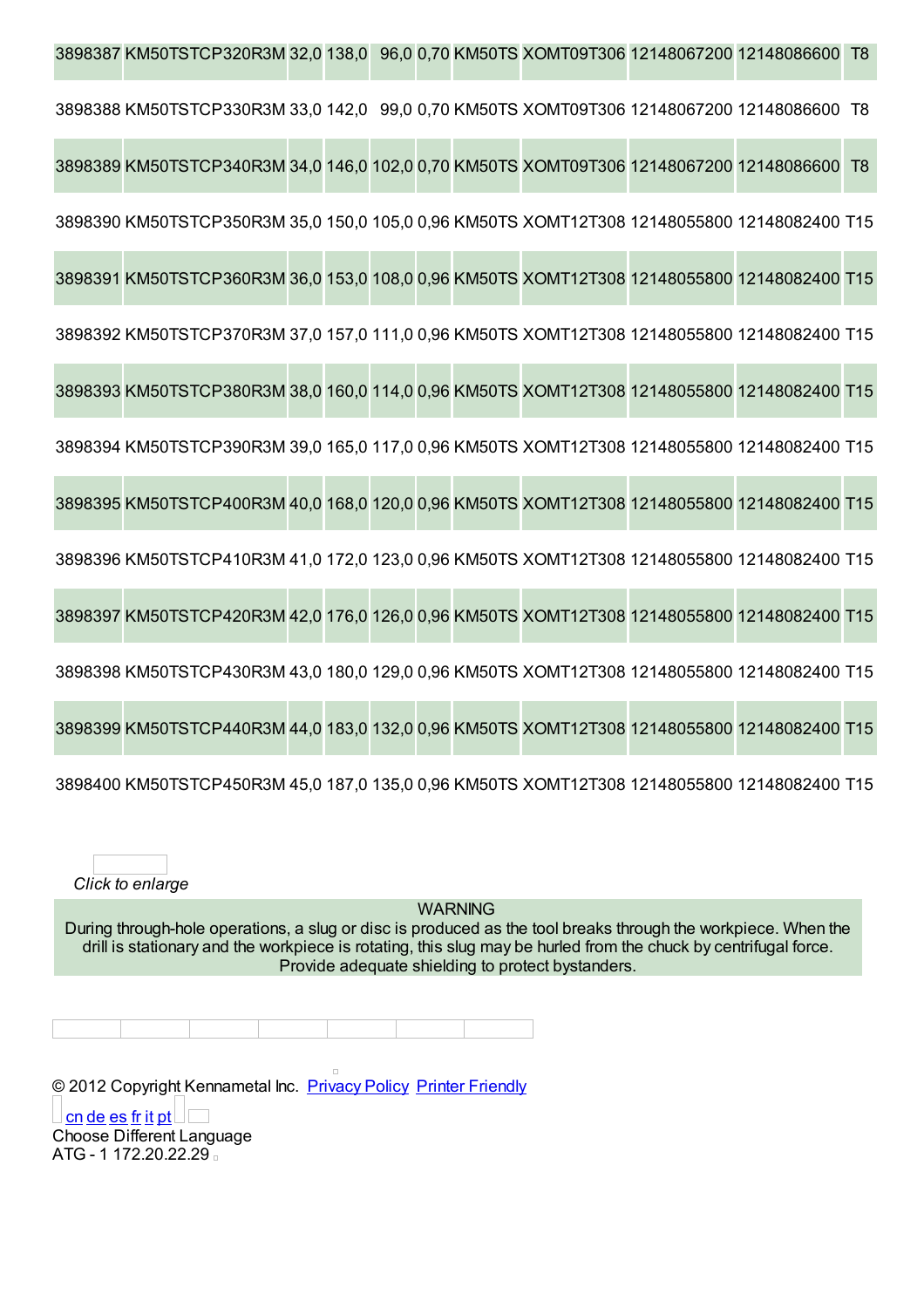| widia-tab        |  |                                                                     |        |
|------------------|--|---------------------------------------------------------------------|--------|
|                  |  |                                                                     |        |
|                  |  |                                                                     |        |
| <b>CONTACT//</b> |  |                                                                     |        |
| <b>News</b>      |  | Home Products Shop Distributors Support Services About Us Downloads |        |
| home»            |  | Holemaking » Indexable Drills » Top Cut Plus™ Drill »               | Metric |

# **[Inde](http://www.widia.com/widia/en/products_main.jhtml)[xable](https://widiacenter.widia.com/b2b_kmt/b2b/init.do?language=en) [Drills](http://www.widia.com/distributor_finder/dist_search.jhtml) - Pri[nt](http://www.widia.com/widia/en/support.jhtml)**

**Top Cut [Plus](http://www.widia.com/e-catalog/products_main.jhtml?tab=1)™ Drill • 3 x D • [KM63TS™](http://www.widia.com/e-catalog/products.jhtml?id=24019771&logo=widia&navAction=pop&navCount=0)**

- Drill shipped with insert screws and Torx wrench.
- See page B72 for inserts.

*Click to enlarge*

### **■ 3 x D • KM63TS**

| order<br>number | catalog number                                                                              | D1 L1 | L4<br>max | L <sub>5</sub> | <b>CSMS</b><br>system<br>size | gage<br>insert | insert<br>screw | Torx<br>driver | Torx<br>size |
|-----------------|---------------------------------------------------------------------------------------------|-------|-----------|----------------|-------------------------------|----------------|-----------------|----------------|--------------|
|                 | 3898417 KM63TSTCP350R3M 35,0 154,0 105,0 0,96 KM63TS XOMT12T308 12148055800 12148082400 T15 |       |           |                |                               |                |                 |                |              |
|                 | 3898418 KM63TSTCP360R3M 36,0 157,0 108,0 0,96 KM63TS XOMT12T308 12148055800 12148082400 T15 |       |           |                |                               |                |                 |                |              |
|                 | 3898419 KM63TSTCP370R3M 37,0 161,0 111,0 0,96 KM63TS XOMT12T308 12148055800 12148082400 T15 |       |           |                |                               |                |                 |                |              |
|                 | 3898420 KM63TSTCP380R3M 38,0 165,0 114,0 0,96 KM63TS XOMT12T308 12148055800 12148082400 T15 |       |           |                |                               |                |                 |                |              |
|                 | 3898421 KM63TSTCP390R3M 39,0 169,0 117,0 0,96 KM63TS XOMT12T308 12148055800 12148082400 T15 |       |           |                |                               |                |                 |                |              |
|                 | 3898423 KM63TSTCP400R3M 40,0 172,0 120,0 0,96 KM63TS XOMT12T308 12148055800 12148082400 T15 |       |           |                |                               |                |                 |                |              |
|                 | 3898424 KM63TSTCP410R3M 41,0 176,0 123,0 0,96 KM63TS XOMT12T308 12148055800 12148082400 T15 |       |           |                |                               |                |                 |                |              |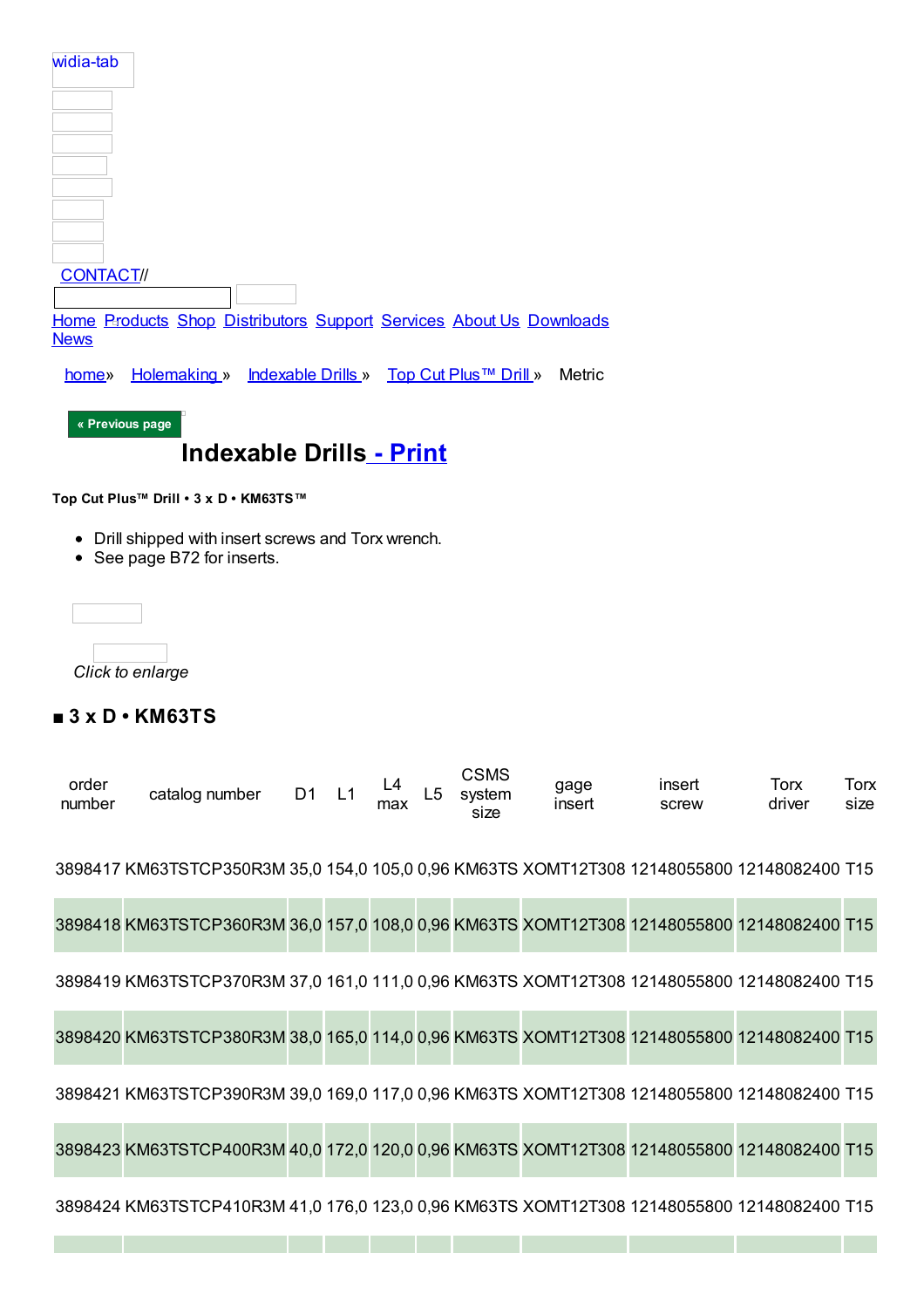|  |  |  |  | 3898425 KM63TSTCP420R3M 42,0 180,0 126,0 0,96 KM63TS XOMT12T308 12148055800 12148082400 T15 |  |  |
|--|--|--|--|---------------------------------------------------------------------------------------------|--|--|
|  |  |  |  | 3898426 KM63TSTCP430R3M 43,0 184,0 129,0 0,96 KM63TS XOMT12T308 12148055800 12148082400 T15 |  |  |
|  |  |  |  | 3898427 KM63TSTCP440R3M 44,0 187,0 132,0 0,96 KM63TS XOMT12T308 12148055800 12148082400 T15 |  |  |
|  |  |  |  | 3898428 KM63TSTCP450R3M 45,0 191,0 135,0 0,96 KM63TS XOMT12T308 12148055800 12148082400 T15 |  |  |
|  |  |  |  | 3898429 KM63TSTCP460R3M 46,0 195,0 138,0 1,48 KM63TS XOMT160508 12148067200 12148007500 T20 |  |  |
|  |  |  |  | 3898430 KM63TSTCP470R3M 47,0 199,0 141,0 1,48 KM63TS XOMT160508 12148067200 12148007500 T20 |  |  |
|  |  |  |  | 3898431 KM63TSTCP480R3M 48,0 202,0 144,0 1,48 KM63TS XOMT160508 12148067200 12148007500 T20 |  |  |
|  |  |  |  | 3898432 KM63TSTCP490R3M 49,0 206,0 147,0 1,48 KM63TS XOMT160508 12148067200 12148007500 T20 |  |  |
|  |  |  |  | 3898433 KM63TSTCP500R3M 50,0 210,0 150,0 1,48 KM63TS XOMT160508 12148067200 12148007500 T20 |  |  |
|  |  |  |  |                                                                                             |  |  |

WARNING

During through-hole operations, a slug or disc is produced as the tool breaks through the workpiece. When the drill is stationary and the workpiece is rotating, this slug may be hurled from the chuck by centrifugal force. Provide adequate shielding to protect bystanders.

 $\Box$ © 2012 Copyright Kennametal Inc. Privacy Policy Printer Friendly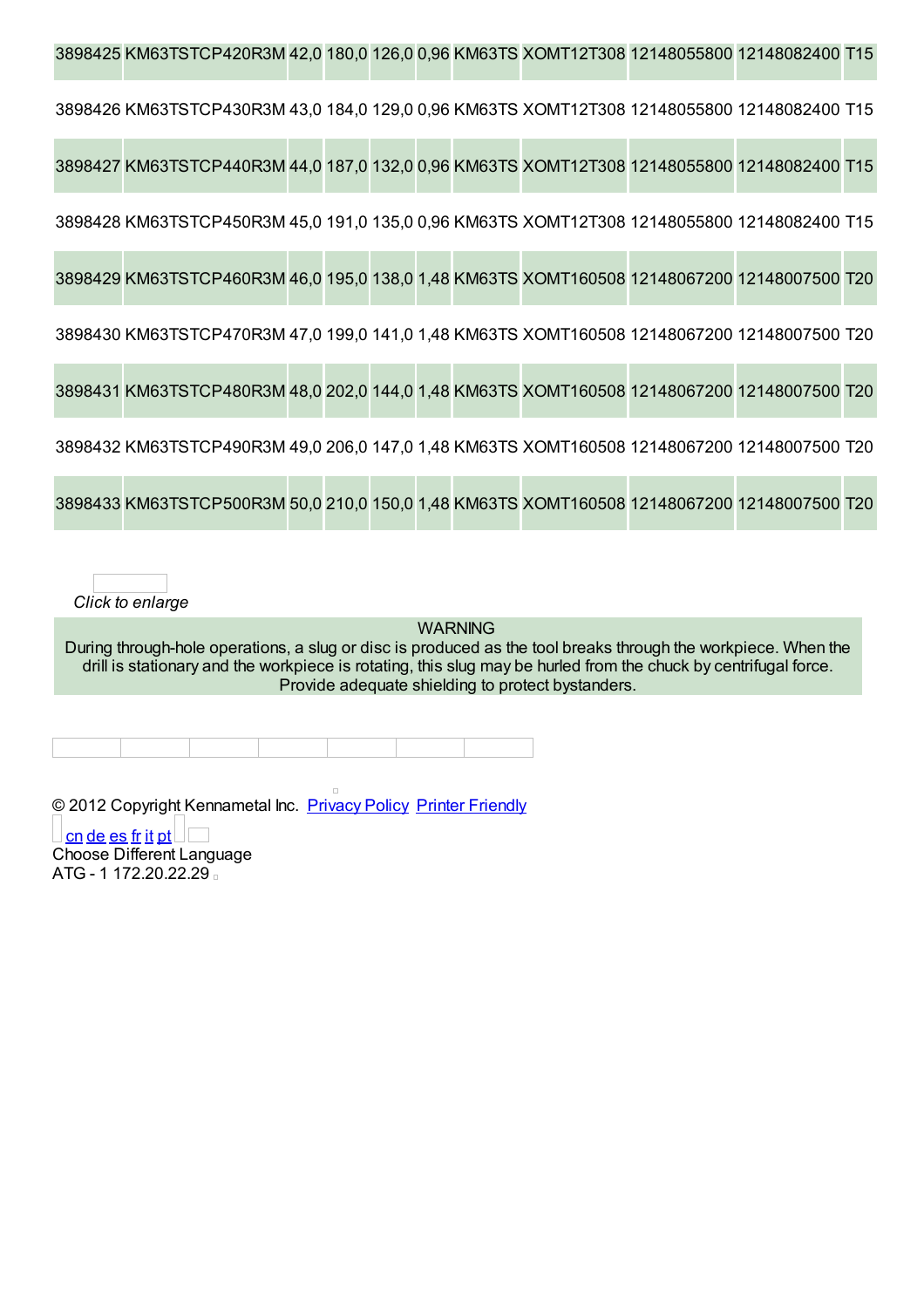| widia-tab                                                                          |                                                       |        |
|------------------------------------------------------------------------------------|-------------------------------------------------------|--------|
|                                                                                    |                                                       |        |
|                                                                                    |                                                       |        |
|                                                                                    |                                                       |        |
|                                                                                    |                                                       |        |
|                                                                                    |                                                       |        |
|                                                                                    |                                                       |        |
| <b>CONTACT//</b>                                                                   |                                                       |        |
| Home Products Shop Distributors Support Services About Us Downloads<br><b>News</b> |                                                       |        |
| home»                                                                              | Holemaking » Indexable Drills » Top Cut Plus™ Drill » | Metric |
| « Previous page                                                                    |                                                       |        |

# **[Inde](http://www.widia.com/widia/en/products_main.jhtml)[xable](https://widiacenter.widia.com/b2b_kmt/b2b/init.do?language=en) [Drills](http://www.widia.com/distributor_finder/dist_search.jhtml) - Print**

**Top [Cut](http://www.widia.com/widia/en/news/index.jhtml) Plus™ Drill • 3 x D • KM63XMZ™**

- [Drill](http://www.widia.com/e-catalog/products_main.jhtml?tab=1) shipped with insert [screws](http://www.widia.com/e-catalog/products.jhtml?id=24019771&logo=widia&navAction=pop&navCount=0) and Torx [wrench.](http://www.widia.com/e-catalog/products.jhtml?id=24064249&logo=widia&navAction=pop&navCount=0)
- See page B72 for inserts.

| Click to enlarge |  |
|------------------|--|

### **■ 3 x D • KM63XMZ**

| order<br>number |                                                                                                | catalog number | D1 L1 | $L4$ $L5$<br>max | <b>CSMS</b><br>system<br>size | gage<br>insert | insert<br>screw | Torx<br>driver | Torx<br>size |
|-----------------|------------------------------------------------------------------------------------------------|----------------|-------|------------------|-------------------------------|----------------|-----------------|----------------|--------------|
|                 | 3898401 KM63XMZTCP350R3YM 35,0 154,0 105,0 0,96 KM63XMZ XOMT12T308 12148055800 12148082400 T15 |                |       |                  |                               |                |                 |                |              |
|                 | 3898402 KM63XMZTCP360R3YM 36,0 157,0 108,0 0,96 KM63XMZ XOMT12T308 12148055800 12148082400 T15 |                |       |                  |                               |                |                 |                |              |
|                 | 3898403 KM63XMZTCP370R3YM 37,0 161,0 111,0 0,96 KM63XMZ XOMT12T308 12148055800 12148082400 T15 |                |       |                  |                               |                |                 |                |              |
|                 | 3898404 KM63XMZTCP380R3YM 38,0 165,0 114,0 0,96 KM63XMZ XOMT12T308 12148055800 12148082400 T15 |                |       |                  |                               |                |                 |                |              |
|                 | 3898405 KM63XMZTCP390R3YM 39,0 169,0 117,0 0,96 KM63XMZ XOMT12T308 12148055800 12148082400 T15 |                |       |                  |                               |                |                 |                |              |
|                 | 3898406 KM63XMZTCP400R3YM 40,0 172,0 120,0 0,96 KM63XMZ XOMT12T308 12148055800 12148082400 T15 |                |       |                  |                               |                |                 |                |              |
|                 | 3898407 KM63XMZTCP410R3YM 41,0 176,0 123,0 0,96 KM63XMZ XOMT12T308 12148055800 12148082400 T15 |                |       |                  |                               |                |                 |                |              |
|                 | 3898408 KM63XMZTCP420R3YM 42,0 180,0 126,0 0,96 KM63XMZ XOMT12T308 12148055800 12148082400 T15 |                |       |                  |                               |                |                 |                |              |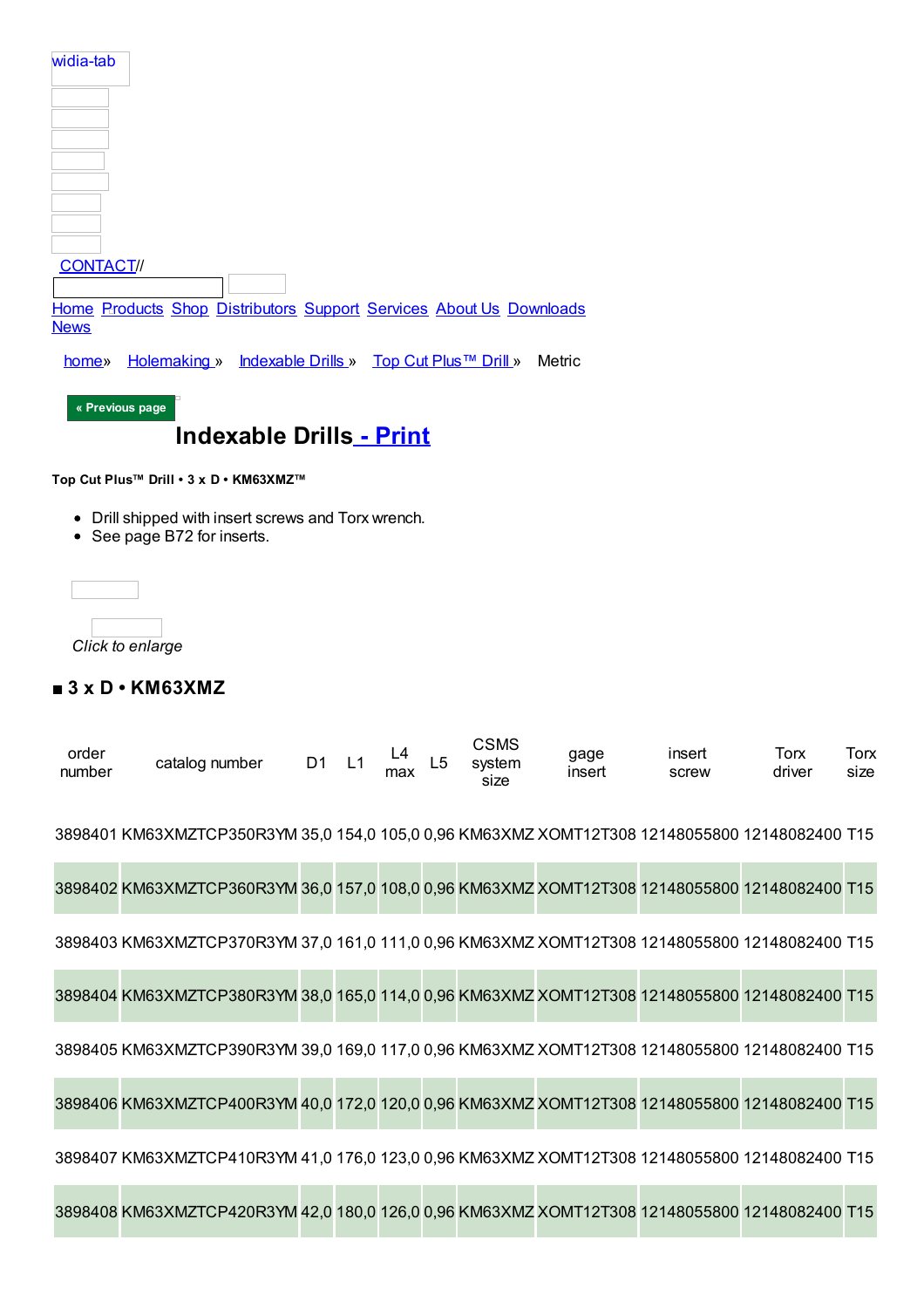|  |  |  |  | 3898410 KM63XMZTCP440R3YM 44,0 190,0 132,0 0,96 KM63XMZ XOMT12T308 12148055800 12148082400 T15 |  |  |
|--|--|--|--|------------------------------------------------------------------------------------------------|--|--|
|  |  |  |  | 3898411 KM63XMZTCP450R3YM 45,0 191,0 135,0 0,96 KM63XMZ XOMT12T308 12148055800 12148082400 T15 |  |  |
|  |  |  |  | 3898412 KM63XMZTCP460R3YM 46,0 195,0 138,0 1,48 KM63XMZ XOMT160508 12148067200 12148007500 T20 |  |  |
|  |  |  |  | 3898413 KM63XMZTCP470R3YM 47,0 199,0 141,0 1,48 KM63XMZ XOMT160508 12148067200 12148007500 T20 |  |  |
|  |  |  |  | 3898414 KM63XMZTCP480R3YM 48,0 202,0 144,0 1,48 KM63XMZ XOMT160508 12148067200 12148007500 T20 |  |  |
|  |  |  |  | 3898415 KM63XMZTCP490R3YM 49,0 206,0 147,0 1,48 KM63XMZ XOMT160508 12148067200 12148007500 T20 |  |  |
|  |  |  |  | 3898416 KM63XMZTCP500R3YM 50,0 210,0 150,0 1,48 KM63XMZ XOMT160508 12148067200 12148007500 T20 |  |  |

WARNING

During through-hole operations, a slug or disc is produced as the tool breaks through the workpiece. When the drill is stationary and the workpiece is rotating, this slug may be hurled from the chuck by centrifugal force. Provide adequate shielding to protect bystanders.

© 2012 Copyright Kennametal Inc. Privacy Policy Printer Friendly

 $\Box$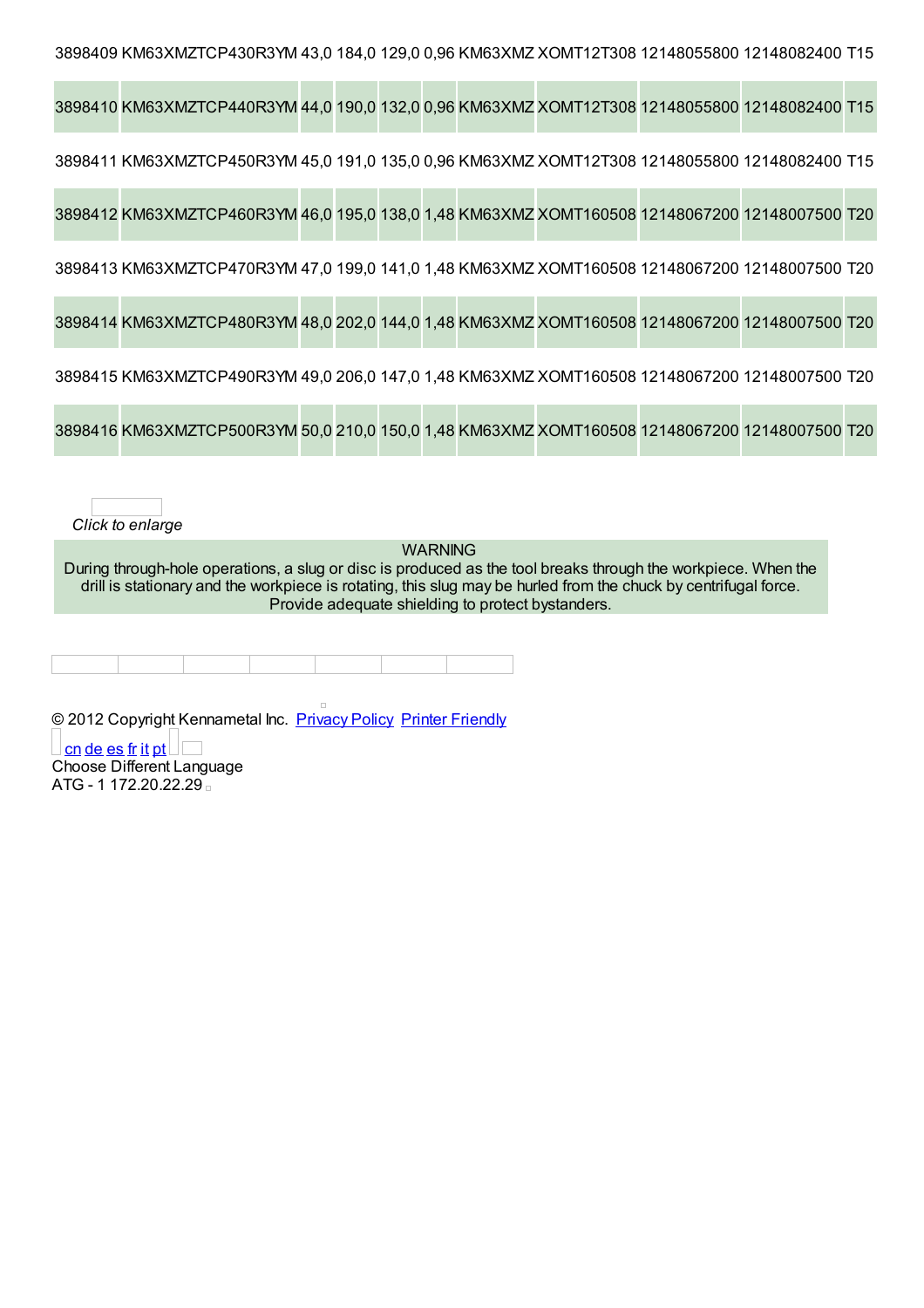| widia-tab                                                                                   |
|---------------------------------------------------------------------------------------------|
|                                                                                             |
| <b>CONTACT//</b>                                                                            |
| Home Products Shop Distributors Support Services About Us Downloads<br><b>News</b>          |
| Holemaking » Indexable Drills » Top Cut Plus™ Drill »<br>Metric<br>home»<br>« Previous page |
| <b>Indexable Drills - Print</b>                                                             |
| Top Cut Plus™ Drill • 4 x D • SNF Shank                                                     |
| Drill shipped with insert screws and Torx wrench.<br>٠<br>See page B72 for inserts.         |

# **■ 4 x D • SNF Shank**

| order<br>number | catalog number D1 D L1                                                                           |  | L4<br>max | L5 LS L | gage<br>insert | insert screw Torx driver | Torx<br>size |
|-----------------|--------------------------------------------------------------------------------------------------|--|-----------|---------|----------------|--------------------------|--------------|
|                 | 3895493 TCP190R4SNF25M 19,0 25 95,0 76,0 0,70 56,0 151,0 XOMT070304 12148080000 12148086600 T8   |  |           |         |                |                          |              |
|                 | 3895494 TCP200R4SNF25M 20,0 25 99,0 80,0 0,70 56,0 155,0 XOMT070304 12148080000 12148086600 T8   |  |           |         |                |                          |              |
|                 | 3895495 TCP210R4SNF25M 21,0 25 103,0 84,0 0,70 56,0 159,0 XOMT070304 12148080000 12148086600 T8  |  |           |         |                |                          |              |
|                 | 3895496 TCP220R4SNF25M 22,0 25 107,0 88,0 0,70 56,0 163,0 XOMT070304 12148080000 12148086600 T8  |  |           |         |                |                          |              |
|                 | 3895497 TCP230R4SNF25M 23,0 25 111,0 92,0 0,70 56,0 167,0 XOMT070304 12148080000 12148086600 T8  |  |           |         |                |                          |              |
|                 | 3895498 TCP240R4SNF25M 24,0 25 115,0 96,0 0,70 56,0 171,0 XOMT070304 12148080000 12148086600 T8  |  |           |         |                |                          |              |
|                 | 3895499 TCP250R4SNF32M 25,0 32 119,0 100,0 0,80 60,0 179,0 XOMT070304 12148067200 12148086600 T8 |  |           |         |                |                          |              |
|                 | 3895500 TCP260R4SNF32M 26,0 32 123,0 104,0 0,70 60,0 183,0 XOMT09T306 12148067200 12148086600 T8 |  |           |         |                |                          |              |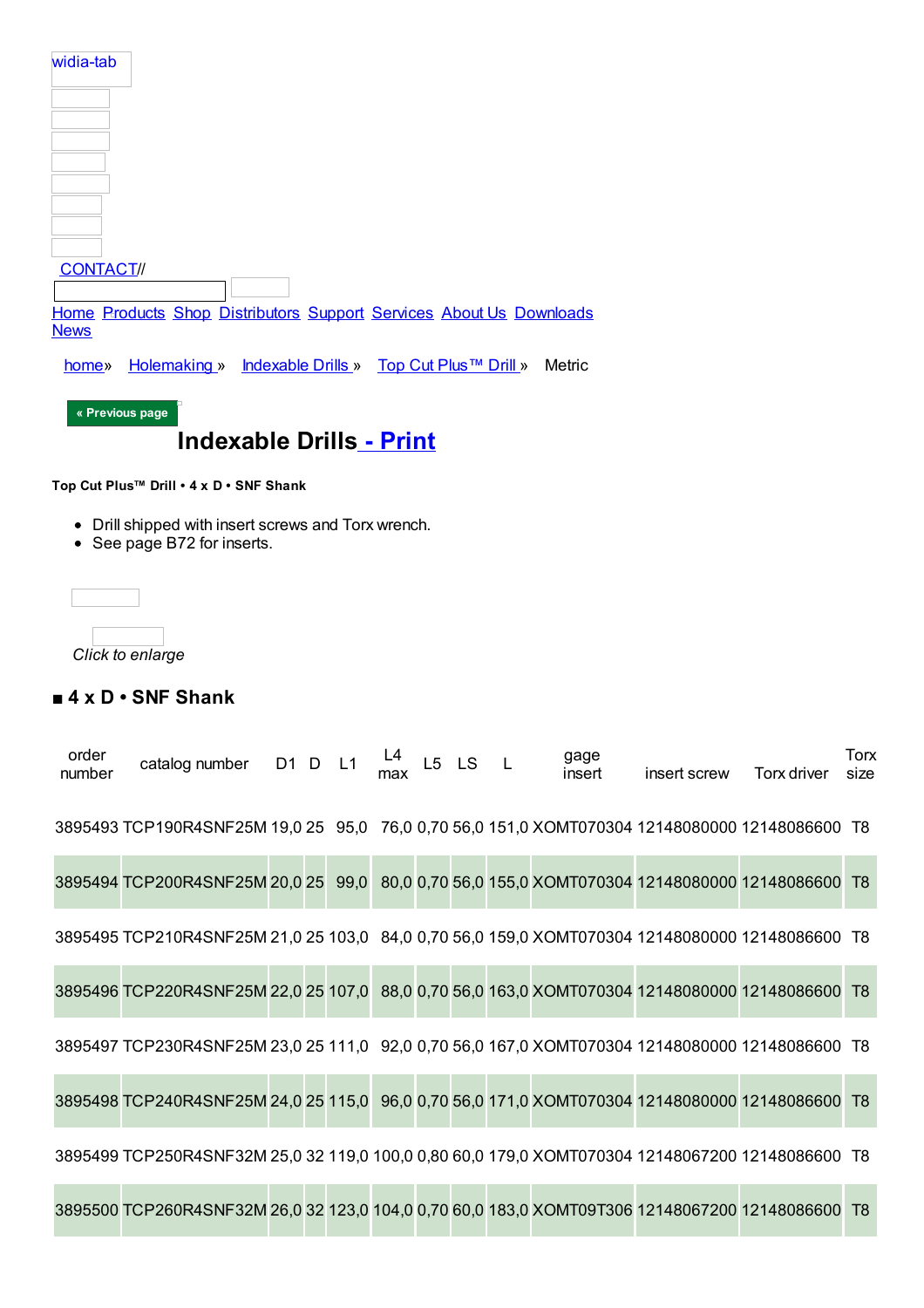| 3895501 TCP270R4SNF32M 27,0 32 127,0 108,0 0,70 60,0 187,0 XOMT09T306 12148067200 12148086600 T8  |  |  |  |  |  |  |
|---------------------------------------------------------------------------------------------------|--|--|--|--|--|--|
| 3895502 TCP280R4SNF32M 28,0 32 131,0 112,0 0,70 60,0 191,0 XOMT09T306 12148067200 12148086600 T8  |  |  |  |  |  |  |
| 3895513 TCP290R4SNF32M 29,0 32 135,0 116,0 0,70 60,0 195,0 XOMT09T306 12148067200 12148086600 T8  |  |  |  |  |  |  |
| 3895514 TCP300R4SNF32M 30,0 32 139,0 120,0 0,70 60,0 199,0 XOMT09T306 12148067200 12148086600 T8  |  |  |  |  |  |  |
| 3895515 TCP310R4SNF32M 31,0 32 143,0 124,0 0,70 60,0 203,0 XOMT09T306 12148067200 12148086600 T8  |  |  |  |  |  |  |
| 3895516 TCP320R4SNF32M 32,0 32 147,0 128,0 0,70 60,0 207,0 XOMT09T306 12148067200 12148086600 T8  |  |  |  |  |  |  |
| 3895517 TCP330R4SNF32M 33,0 32 151,0 132,0 0,70 60,0 211,0 XOMT09T306 12148067200 12148086600 T8  |  |  |  |  |  |  |
| 3895518 TCP340R4SNF32M 34,0 32 155,0 136,0 0,70 60,0 215,0 XOMT09T306 12148067200 12148086600 T8  |  |  |  |  |  |  |
| 3895519 TCP350R4SNF40M 35,0 40 166,0 140,0 0,96 70,0 236,0 XOMT12T308 12148055800 12148082400 T15 |  |  |  |  |  |  |
| 3895520 TCP360R4SNF40M 36,0 40 170,0 144,0 0,96 70,0 240,0 XOMT12T308 12148055800 12148082400 T15 |  |  |  |  |  |  |
| 3895521 TCP370R4SNF40M 37,0 40 174,0 148,0 0,96 70,0 244,0 XOMT12T308 12148055800 12148082400 T15 |  |  |  |  |  |  |
| 3895522 TCP380R4SNF40M 38,0 40 179,0 152,0 0,96 70,0 249,0 XOMT12T308 12148055800 12148082400 T15 |  |  |  |  |  |  |
| 3895523 TCP390R4SNF40M 39,0 40 183,0 156,0 0,96 70,0 253,0 XOMT12T308 12148055800 12148082400 T15 |  |  |  |  |  |  |
| 3895524 TCP400R4SNF40M 40,0 40 187,0 160,0 0,96 70,0 257,0 XOMT12T308 12148055800 12148082400 T15 |  |  |  |  |  |  |
| 3895525 TCP410R4SNF40M 41,0 40 192,0 164,0 0,96 70,0 262,0 XOMT12T308 12148055800 12148082400 T15 |  |  |  |  |  |  |
| 3895526 TCP420R4SNF40M 42,0 40 196,0 168,0 0,96 70,0 266,0 XOMT12T308 12148055800 12148082400 T15 |  |  |  |  |  |  |
| 3895527 TCP430R4SNF40M 43,0 40 201,0 172,0 0,96 70,0 271,0 XOMT12T308 12148055800 12148082400 T15 |  |  |  |  |  |  |
| 3895528 TCP440R4SNF40M 44,0 40 205,0 176,0 0,96 70,0 275,0 XOMT12T308 12148055800 12148082400 T15 |  |  |  |  |  |  |
| 3895529 TCP450R4SNF40M 45,0 40 210,0 180,0 0,96 70,0 280,0 XOMT12T308 12148055800 12148082400 T15 |  |  |  |  |  |  |
| 3895530 TCP460R4SNF40M 46,0 40 214,0 184,0 1,48 70,0 284,0 XOMT160508 12148067200 12148007500 T20 |  |  |  |  |  |  |
| 3895531 TCP470R4SNF40M 47,0 40 219,0 188,0 1,48 70,0 289,0 XOMT160508 12148067200 12148007500 T20 |  |  |  |  |  |  |
| 3895532 TCP480R4SNF40M 48,0 40 223,0 192,0 1,48 70,0 293,0 XOMT160508 12148067200 12148007500 T20 |  |  |  |  |  |  |
|                                                                                                   |  |  |  |  |  |  |

TCP490R4SNF40M 49,0 40 228,0 196,0 1,48 70,0 298,0 XOMT160508 12148067200 12148007500 T20